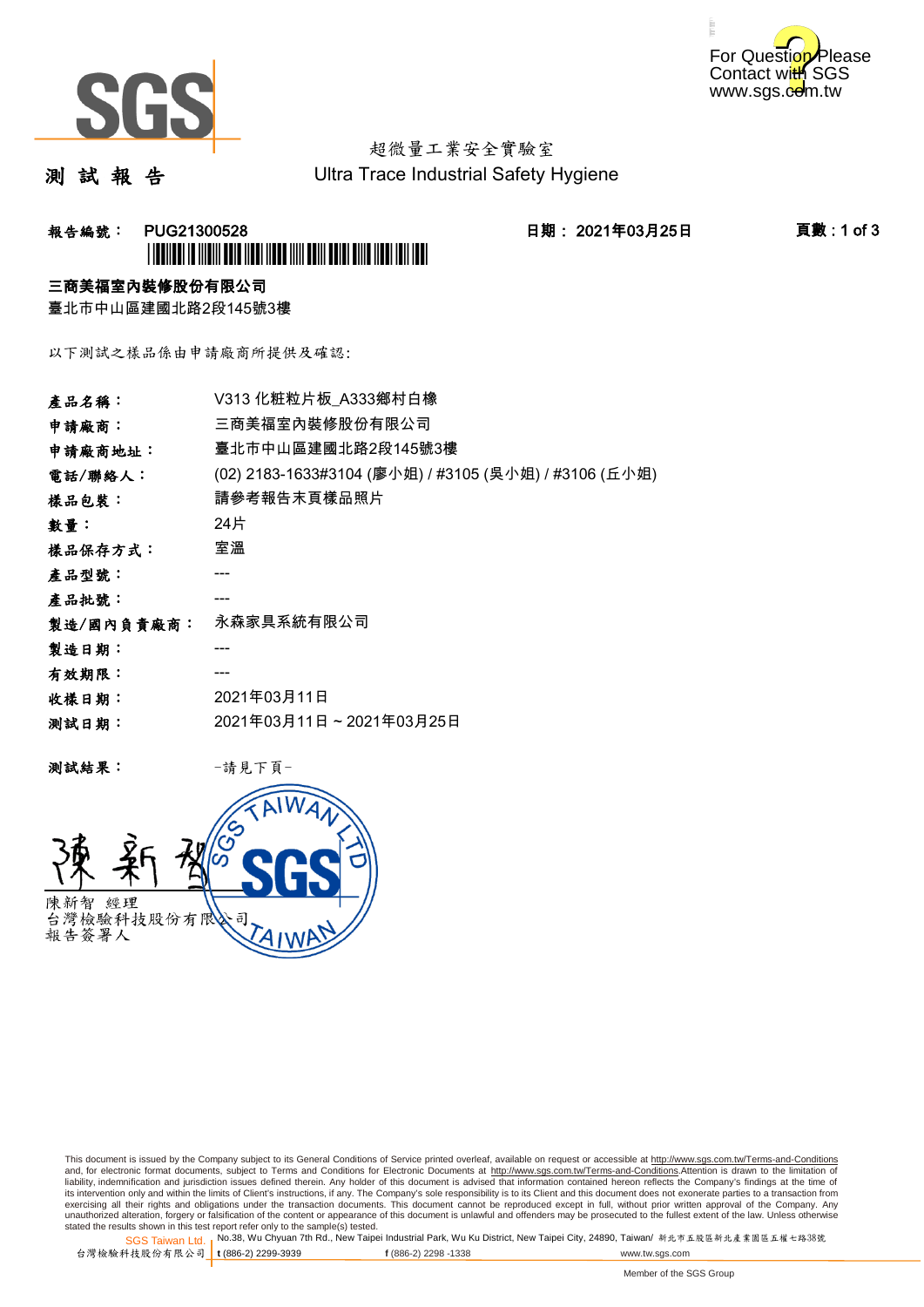

# 超微量工業安全實驗室

測 試 報 告

Ultra Trace Industrial Safety Hygiene

## 報告編號: PUG21300528 日期: 2021年03月25日 頁數 : 2 of 3 \*PUGE AND AN ANDER HELD AND A MORE AND DELIVERED AND A CONTINUES.

#### 三商美福室內裝修股份有限公司

臺北市中山區建國北路2段145號3樓

#### 測試結果:

| 测試項目      | CAS NO.       | 測試方法                                                                                 | 測試<br>結果 | 定量/偵測<br>極限 | 單位   |
|-----------|---------------|--------------------------------------------------------------------------------------|----------|-------------|------|
| 甲醛釋出量     |               |                                                                                      |          |             |      |
| 甲醛釋出量-平均值 | $50 - 00 - 0$ | 本測試參考國家標準106.11.29公布建議檢驗<br>│方法-CNS2215粒片板中甲醛釋出量,以分光│<br>光度計(UV/VIS)檢測。              | 0.394    | 0.0290      | mg/L |
| 甲醛釋出量-最大值 | $50 - 00 - 0$ | ┃本測試參考國家標準106.11.29公布建議檢驗<br><sup> </sup> 方法-CNS2215粒片板中甲醛釋出量,以分光 <br>光度計(UV/VIS)檢測。 | 0.397    | 0.0290      | mg/L |

備註:

1.測試報告僅就委託者之委託事項提供測試結果,不對產品合法性做判斷。

2.本測試報告之所有檢驗內容,均依委託事項執行檢驗,如有不實,願意承擔完全責任。

3. 本報告不得分離,分離使用無效。

4.若該測試項目屬於定量分析則以「定量極限」表示;若該測試項目屬於定性分析則以「偵測極限」表示。

5.低於定量極限/偵測極限之測定值以「N.D.」或「 陰性」表示。微生物測試低於定量極限以「<定量極限值」表示。

6. CNS 2215甲醛釋出量: ====

| 記號  |          | 甲醛釋出量平均值 甲醛釋出量最大值 |
|-----|----------|-------------------|
|     | $0.3$ 以下 | $0.4$ 以下          |
| г о | $0.5$ 以下 | $0.7$ 以下          |
| ◠   | $1.5$ 以下 | 2.1以下             |

 $-$  FND $-$ 

This document is issued by the Company subject to its General Conditions of Service printed overleaf, available on request or accessible at http://www.sgs.com.tw/Terms-and-Conditions and, for electronic format documents, subject to Terms and Conditions for Electronic Documents at http://www.sgs.com.tw/Terms-and-Conditions.Attention is drawn to the limitation of liability, indemnification and jurisdiction issues defined therein. Any holder of this document is advised that information contained hereon reflects the Company's findings at the time of<br>its intervention only and within t exercising all their rights and obligations under the transaction documents. This document cannot be reproduced except in full, without prior written approval of the Company. Any<br>unauthorized alteration, forgery or falsifi

SGS Taiwan Ltd. 1 stated the results shown in this test report refer only to the sample(s) tested.<br>Stated the results shown in this test report refer only to the sample(s) tested.

台灣檢驗科技股份有限公司

**t** (886-2) 2299-3939 **f** (886-2) 2298 -1338 www.tw.sgs.com